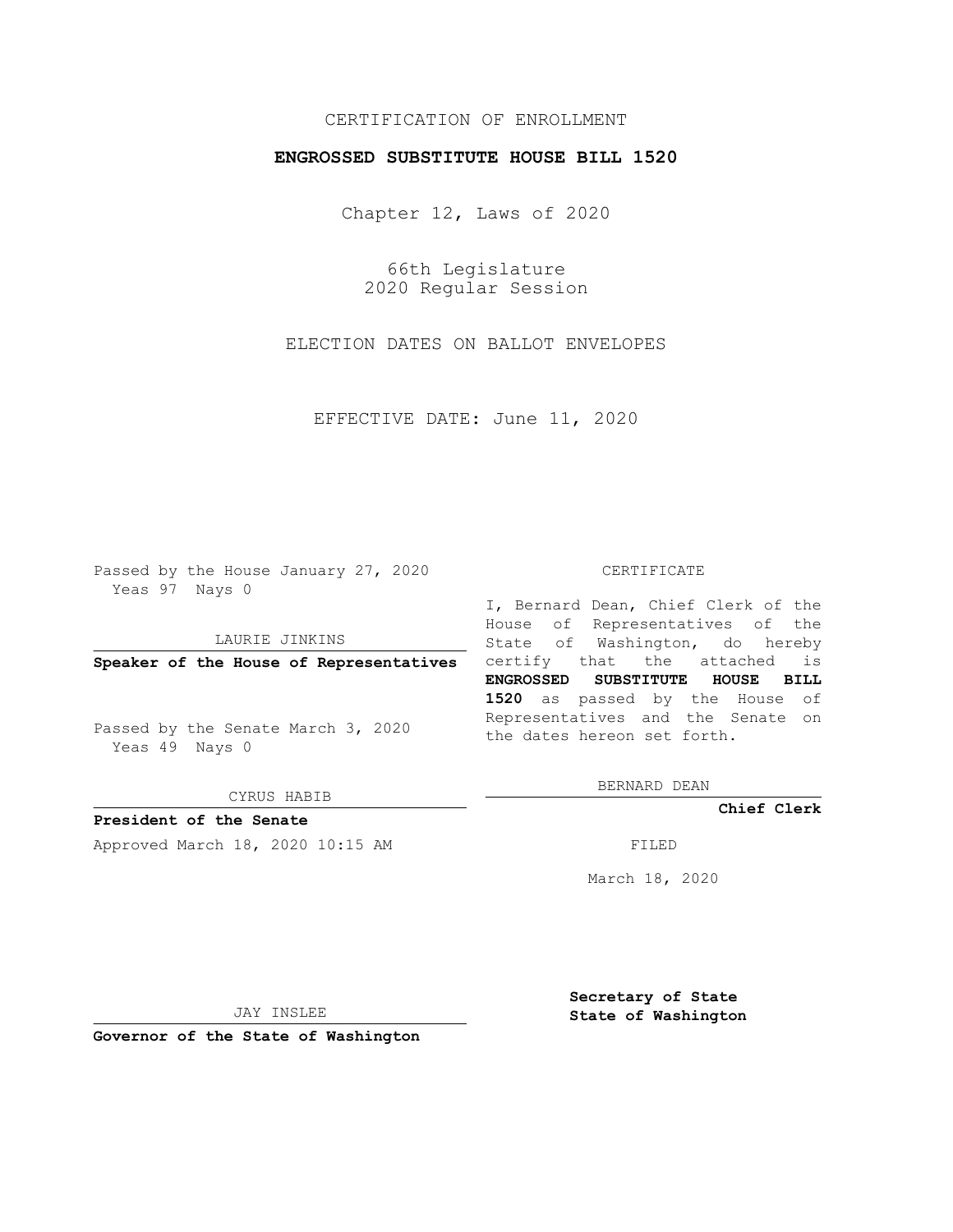### **ENGROSSED SUBSTITUTE HOUSE BILL 1520**

Passed Legislature - 2020 Regular Session

## **State of Washington 66th Legislature 2019 Regular Session**

By House State Government & Tribal Relations (originally sponsored by Representatives Morgan, Hudgins, Rude, Mead, Stonier, Frame, Riccelli, Appleton, Pellicciotti, Kilduff, Doglio, and Reeves)

READ FIRST TIME 02/22/19.

1 AN ACT Relating to calendar election dates on ballot envelopes; 2 and amending RCW 29A.40.091.

3 BE IT ENACTED BY THE LEGISLATURE OF THE STATE OF WASHINGTON:

4 **Sec. 1.** RCW 29A.40.091 and 2019 c 161 s 3 are each amended to 5 read as follows:

 (1) The county auditor shall send each voter a ballot, a security envelope in which to conceal the ballot after voting, a larger envelope in which to return the security envelope, a declaration that the voter must sign, and instructions on how to obtain information about the election, how to mark the ballot, and how to return the 11 ballot to the county auditor. The calendar date of the election must 12 be prominently displayed in bold type, twenty-point font or larger, 13 on the envelope sent to the voter containing the ballot and other materials listed in this subsection:

15 (a) For all general elections in 2020 and after;

16 (b) For all primary elections in 2021 and after; and

17 (c) For all elections in 2022 and after.

 (2) The voter must swear under penalty of perjury that he or she meets the qualifications to vote, and has not voted in any other jurisdiction at this election. The declaration must clearly inform the voter that it is illegal to vote if he or she is not a United